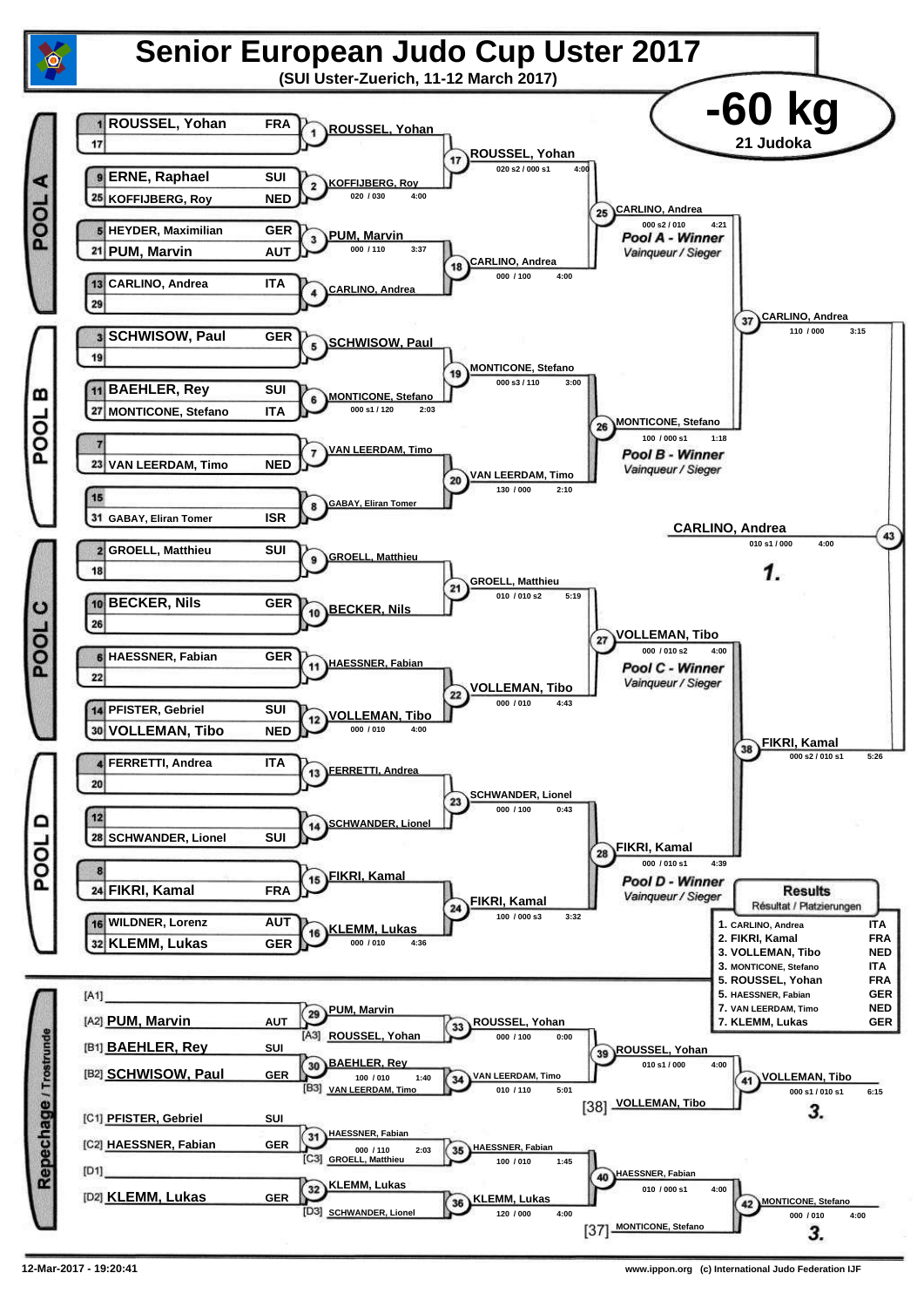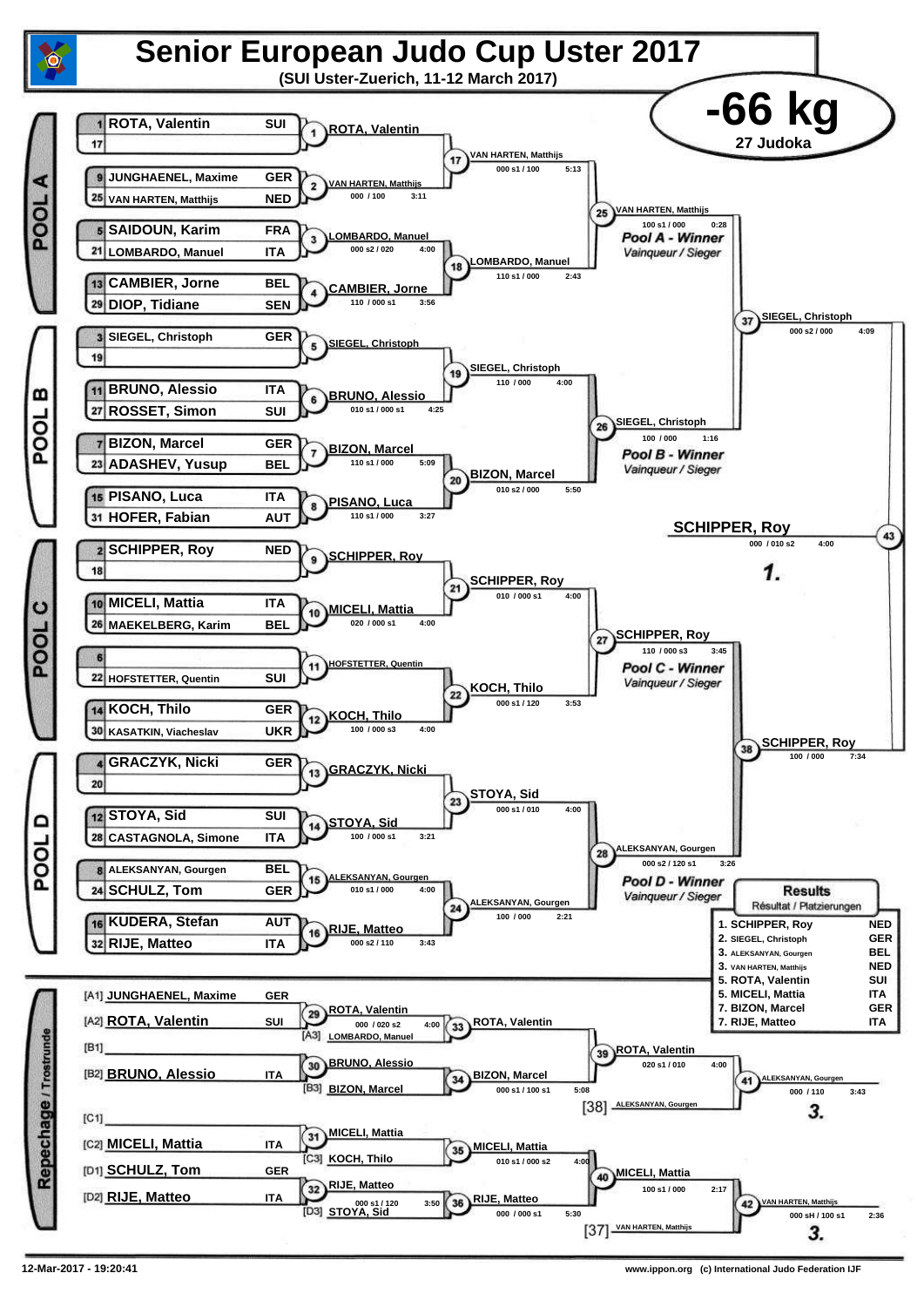

**12-Mar-2017 - 19:20:41 www.ippon.org (c) International Judo Federation IJF**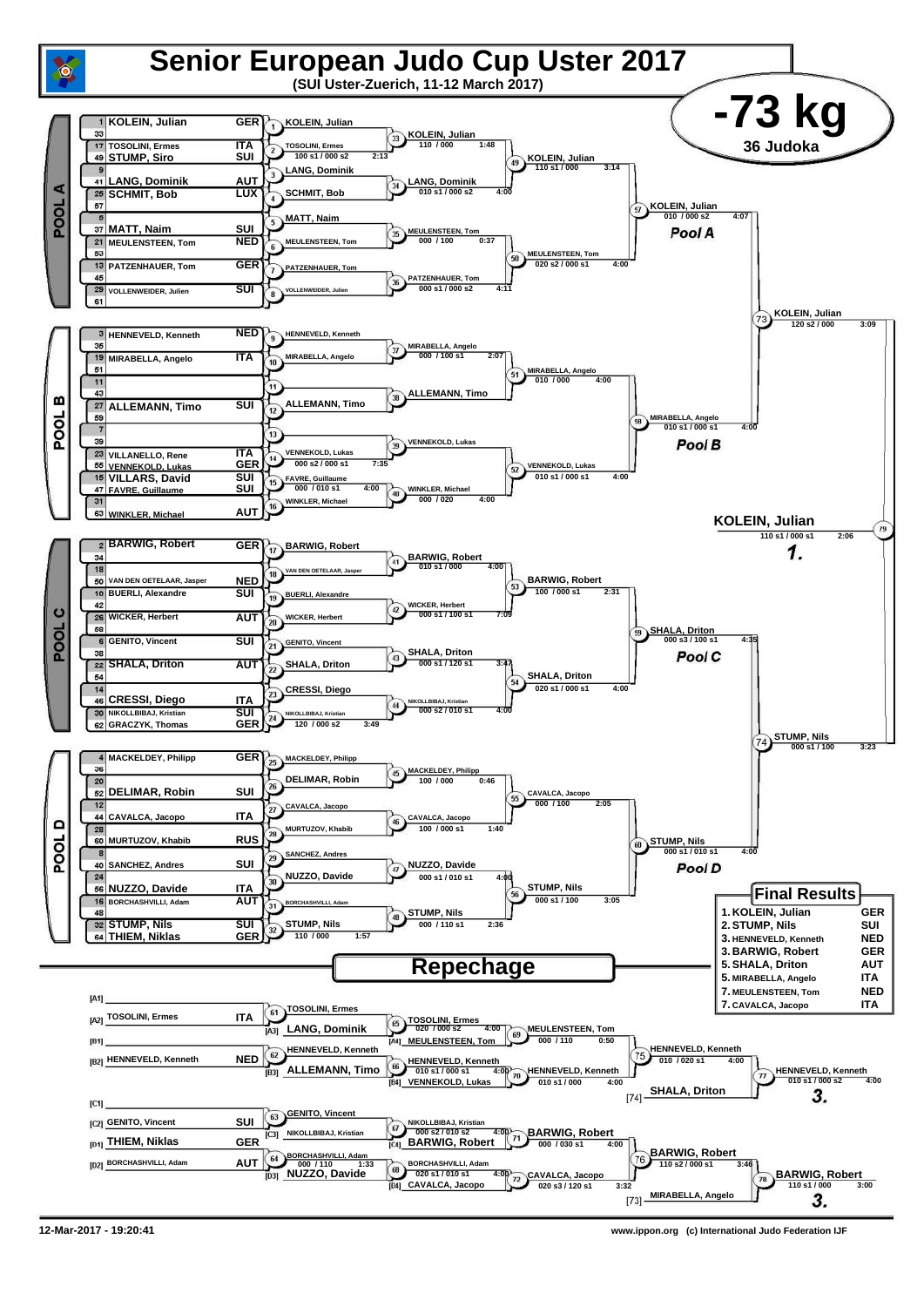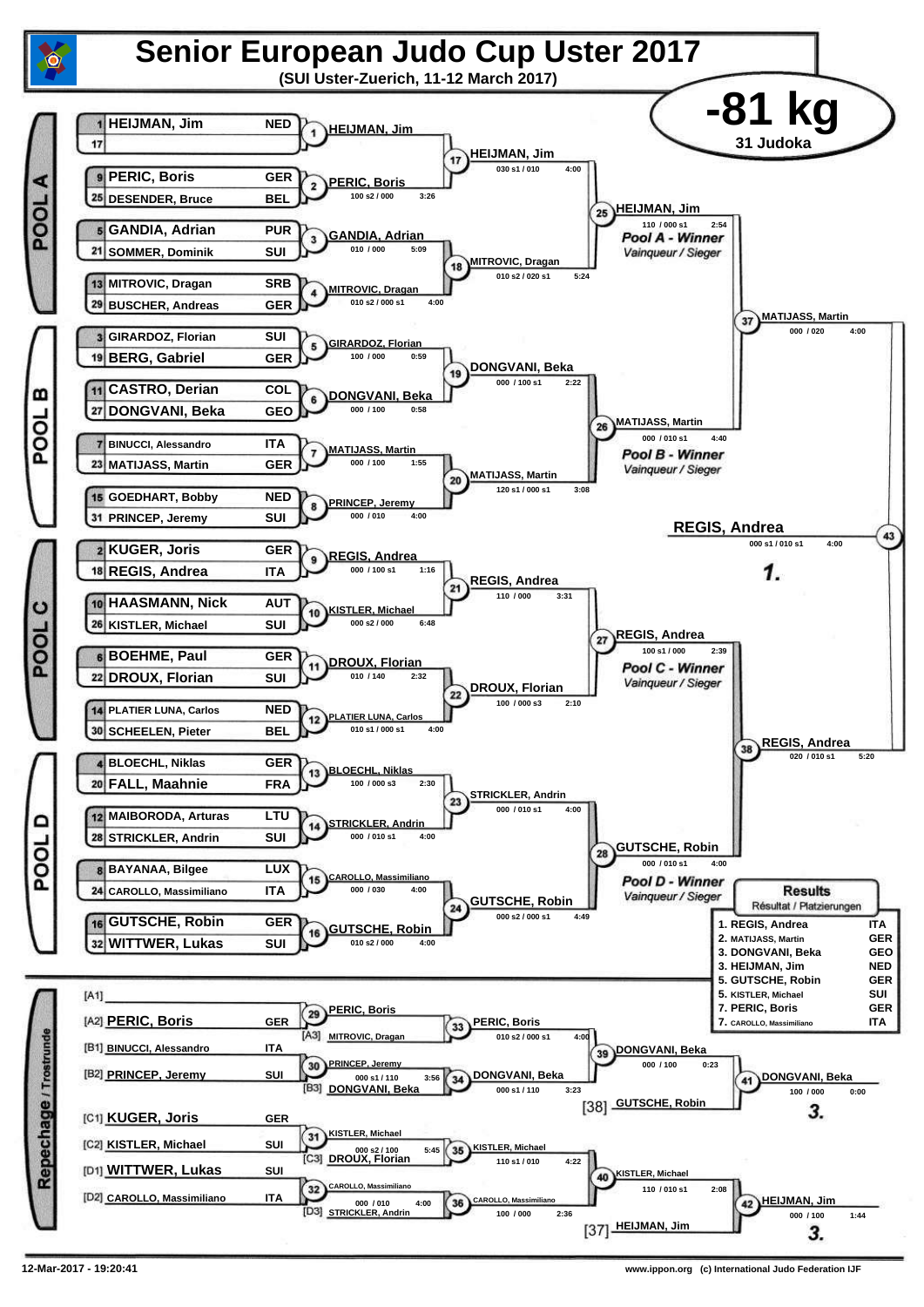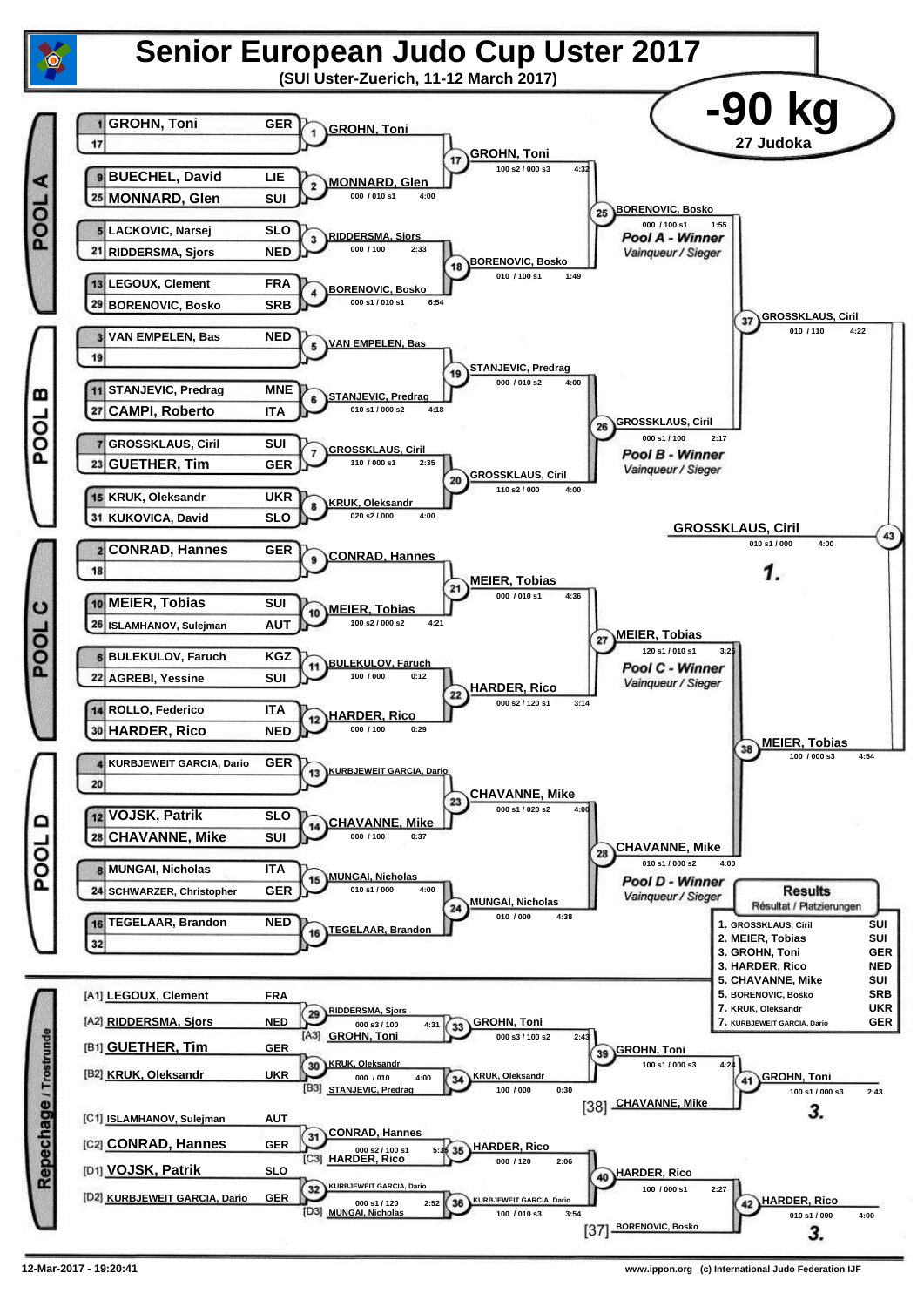